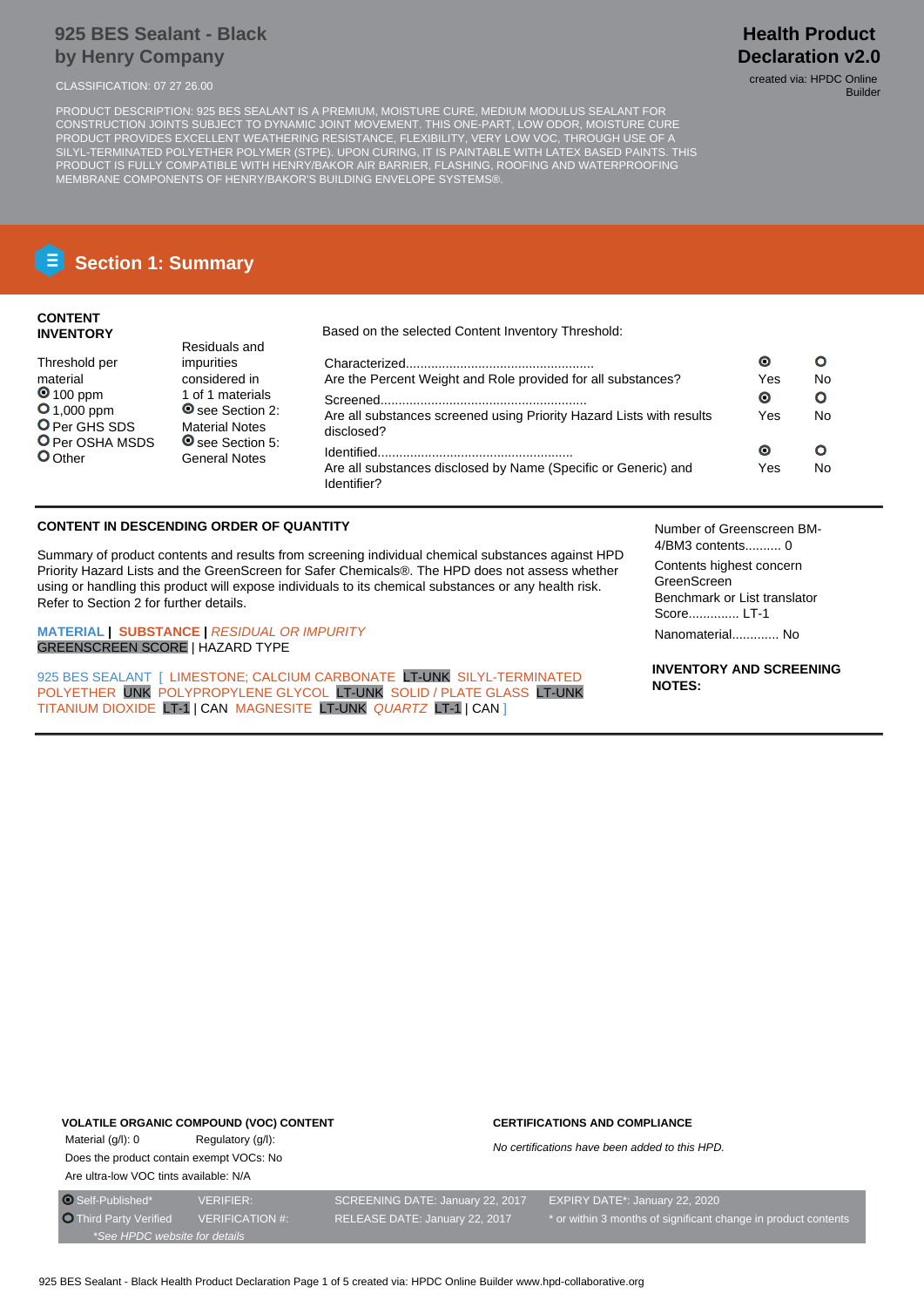This section lists materials in a product and the substances in each material based on the Inventory Threshold for each material. If residuals or impurities from the manufacturing or extraction processes are considered for a material, these are inventoried and characterized to the extent described in the Material and/or General Notes. Chemical substances are screened against the HPD Priority Hazard Lists for human and environmental health impacts. Screening is based on best available information; "Not Found" does not necessarily mean there is no potential hazard associated with the product or its contents. More information about Priority Hazard Lists and the GreenScreen can be found online: www.hpd-collaborative.org and www.greenscreenchemicals.org.

|  | 925 BES SEALANT<br>Inventory Threshold: 100 ppm Residuals Considered: Yes<br><b>Material Notes:</b> | %: 100.0000 - 100.0000 HPD URL: |                                         |                                         |                                   |  |  |
|--|-----------------------------------------------------------------------------------------------------|---------------------------------|-----------------------------------------|-----------------------------------------|-----------------------------------|--|--|
|  | LIMESTONE; CALCIUM CARBONATE                                                                        |                                 |                                         | ID: 1317-65-3                           |                                   |  |  |
|  | %: 40.0000 - 50.0000 GS: LT-UNK                                                                     |                                 | RC: None                                | NANO: NO                                | ROLE: Filler/film<br>strengthener |  |  |
|  | <b>HAZARDS:</b>                                                                                     |                                 | <b>AGENCY(IES) WITH WARNINGS:</b>       |                                         |                                   |  |  |
|  | None Found                                                                                          |                                 |                                         | No warnings found on HPD Priority lists |                                   |  |  |
|  | <b>SUBSTANCE NOTES:</b>                                                                             |                                 |                                         |                                         |                                   |  |  |
|  | SILYL-TERMINATED POLYETHER                                                                          |                                 |                                         | ID: 205265-06-1                         |                                   |  |  |
|  | %: 20.0000 - 30.0000                                                                                | GS: UNK                         | RC: None                                | NANO: NO                                | ROLE: Waterproofing<br>polymer    |  |  |
|  | <b>HAZARDS:</b><br>None Found                                                                       |                                 |                                         | <b>AGENCY(IES) WITH WARNINGS:</b>       |                                   |  |  |
|  |                                                                                                     |                                 |                                         | No warnings found on HPD Priority lists |                                   |  |  |
|  | <b>SUBSTANCE NOTES:</b>                                                                             |                                 |                                         |                                         |                                   |  |  |
|  | POLYPROPYLENE GLYCOL                                                                                |                                 |                                         | ID: 25322-69-4                          |                                   |  |  |
|  | %: 10.0000 - 20.0000                                                                                | <b>GS: LT-UNK</b>               | RC: None                                | NANO: NO                                | ROLE: Flexibilizer                |  |  |
|  | <b>HAZARDS:</b>                                                                                     |                                 | <b>AGENCY(IES) WITH WARNINGS:</b>       |                                         |                                   |  |  |
|  | None Found                                                                                          |                                 | No warnings found on HPD Priority lists |                                         |                                   |  |  |
|  | <b>SUBSTANCE NOTES:</b>                                                                             |                                 |                                         |                                         |                                   |  |  |
|  | <b>SOLID / PLATE GLASS</b>                                                                          |                                 | ID: 65997-17-3                          |                                         |                                   |  |  |
|  | %: 5.0000 - 15.0000                                                                                 | <b>GS: LT-UNK</b>               | RC: None                                | NANO: NO                                | ROLE: Application aid             |  |  |
|  |                                                                                                     |                                 |                                         |                                         |                                   |  |  |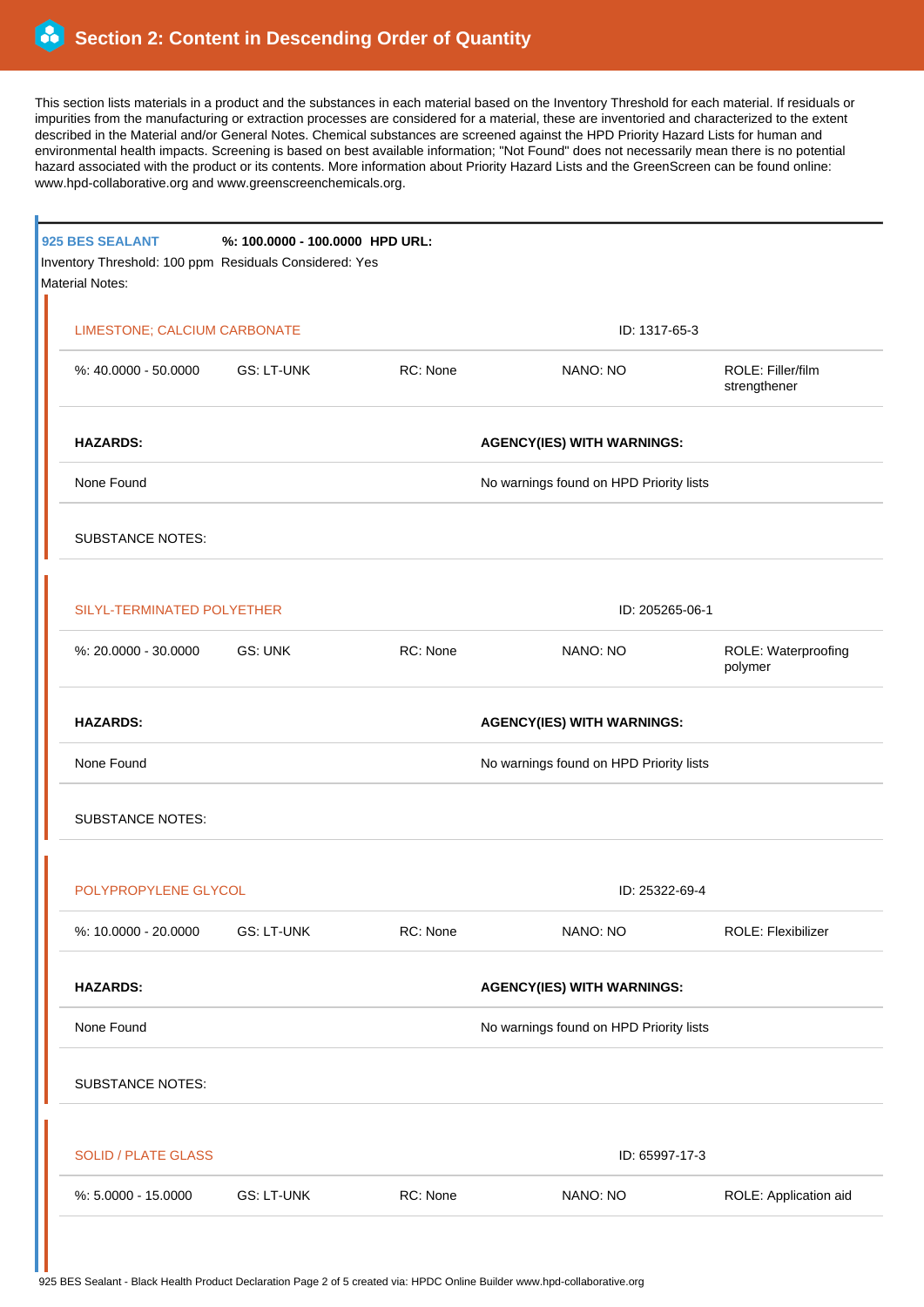| <b>HAZARDS:</b>                                      | <b>AGENCY(IES) WITH WARNINGS:</b>       |                                                              |                                                                                                            |                         |  |  |  |
|------------------------------------------------------|-----------------------------------------|--------------------------------------------------------------|------------------------------------------------------------------------------------------------------------|-------------------------|--|--|--|
| None Found                                           | No warnings found on HPD Priority lists |                                                              |                                                                                                            |                         |  |  |  |
| <b>SUBSTANCE NOTES:</b>                              |                                         |                                                              |                                                                                                            |                         |  |  |  |
| <b>TITANIUM DIOXIDE</b>                              |                                         |                                                              | ID: 13463-67-7                                                                                             |                         |  |  |  |
| $%: 1.0000 - 5.0000$                                 | <b>GS: LT-1</b>                         | RC: None                                                     | NANO: NO                                                                                                   | ROLE: Pigment           |  |  |  |
| <b>HAZARDS:</b>                                      | <b>AGENCY(IES) WITH WARNINGS:</b>       |                                                              |                                                                                                            |                         |  |  |  |
| CANCER                                               |                                         | US CDC - Occupational Carcinogens<br>Occupational Carcinogen |                                                                                                            |                         |  |  |  |
| <b>CANCER</b>                                        | CA EPA - Prop 65                        |                                                              | Carcinogen - specific to chemical form or<br>exposure route                                                |                         |  |  |  |
| CANCER                                               | <b>IARC</b>                             |                                                              | Group 2B - Possibly carcinogenic to humans -<br>inhaled from occupational sources                          |                         |  |  |  |
| CANCER                                               | <b>MAK</b>                              |                                                              | Carcinogen Group 3A - Evidence of carcinogenic<br>effects but not sufficient to establish MAK/BAT<br>value |                         |  |  |  |
| SUBSTANCE NOTES: Not available in a respirable form. |                                         |                                                              |                                                                                                            |                         |  |  |  |
|                                                      |                                         |                                                              |                                                                                                            |                         |  |  |  |
| <b>MAGNESITE</b>                                     | ID: 546-93-0                            |                                                              |                                                                                                            |                         |  |  |  |
| %: 1.0000 - 5.0000                                   | <b>GS: LT-UNK</b>                       | RC: None                                                     | NANO: NO                                                                                                   | ROLE: Thixotrope        |  |  |  |
| <b>HAZARDS:</b>                                      | <b>AGENCY(IES) WITH WARNINGS:</b>       |                                                              |                                                                                                            |                         |  |  |  |
| None Found                                           | No warnings found on HPD Priority lists |                                                              |                                                                                                            |                         |  |  |  |
| <b>SUBSTANCE NOTES:</b>                              |                                         |                                                              |                                                                                                            |                         |  |  |  |
| <b>QUARTZ</b>                                        |                                         | ID: 14808-60-7                                               |                                                                                                            |                         |  |  |  |
| %: Impurity/Residual                                 | <b>GS: LT-1</b>                         | RC: None                                                     | NANO: NO                                                                                                   | ROLE: Impurity/Residual |  |  |  |
| <b>HAZARDS:</b>                                      | <b>AGENCY(IES) WITH WARNINGS:</b>       |                                                              |                                                                                                            |                         |  |  |  |
| <b>CANCER</b>                                        | US CDC - Occupational Carcinogens       |                                                              | Occupational Carcinogen                                                                                    |                         |  |  |  |
| CANCER                                               | CA EPA - Prop 65                        |                                                              | Carcinogen - specific to chemical form or<br>exposure route                                                |                         |  |  |  |
| CANCER                                               | <b>IARC</b>                             |                                                              | Group 1: Agent is carcinogenic to humans -<br>inhaled from occupational sources                            |                         |  |  |  |
| <b>CANCER</b>                                        | US NIH - Report on Carcinogens          |                                                              | Known to be Human Carcinogen (respirable size -<br>occupational setting)                                   |                         |  |  |  |
|                                                      |                                         |                                                              |                                                                                                            |                         |  |  |  |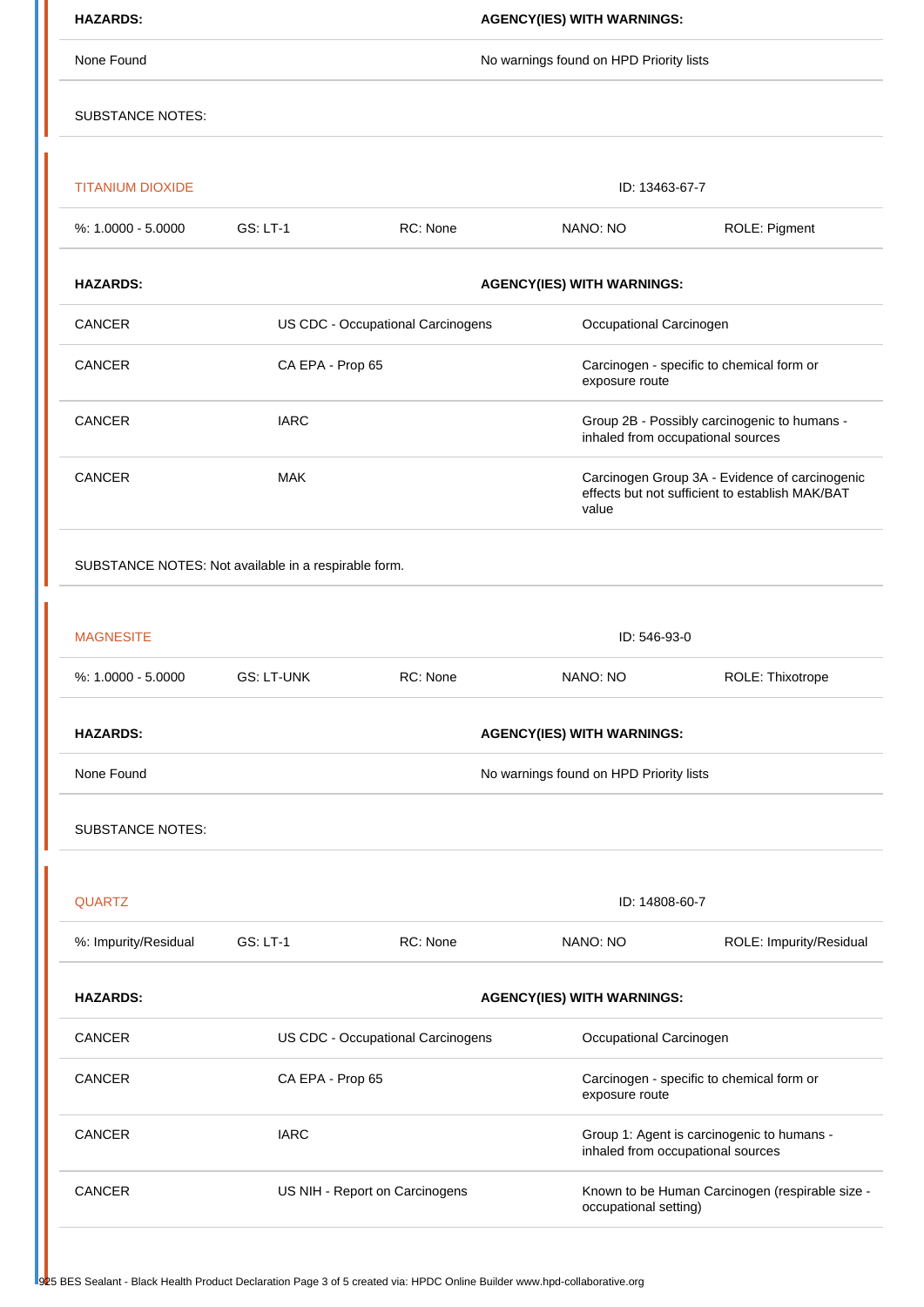SUBSTANCE NOTES: Not present in respirable form.

## 0  **Section 3: Certifications and Compliance**

This section lists applicable certification and standards compliance information for VOC emissions and VOC content. Other types of health or environmental performance testing or certifications completed for the product may be provided.

#### $\overline{+}$  **Section 4: Accessories**

This section lists related products or materials that the manufacturer requires or recommends for installation (such as adhesives or fasteners), maintenance, cleaning, or operations. For information relating to the contents of these related products, refer to their applicable Health Product Declarations, if available.

**B Section 5: General Notes**